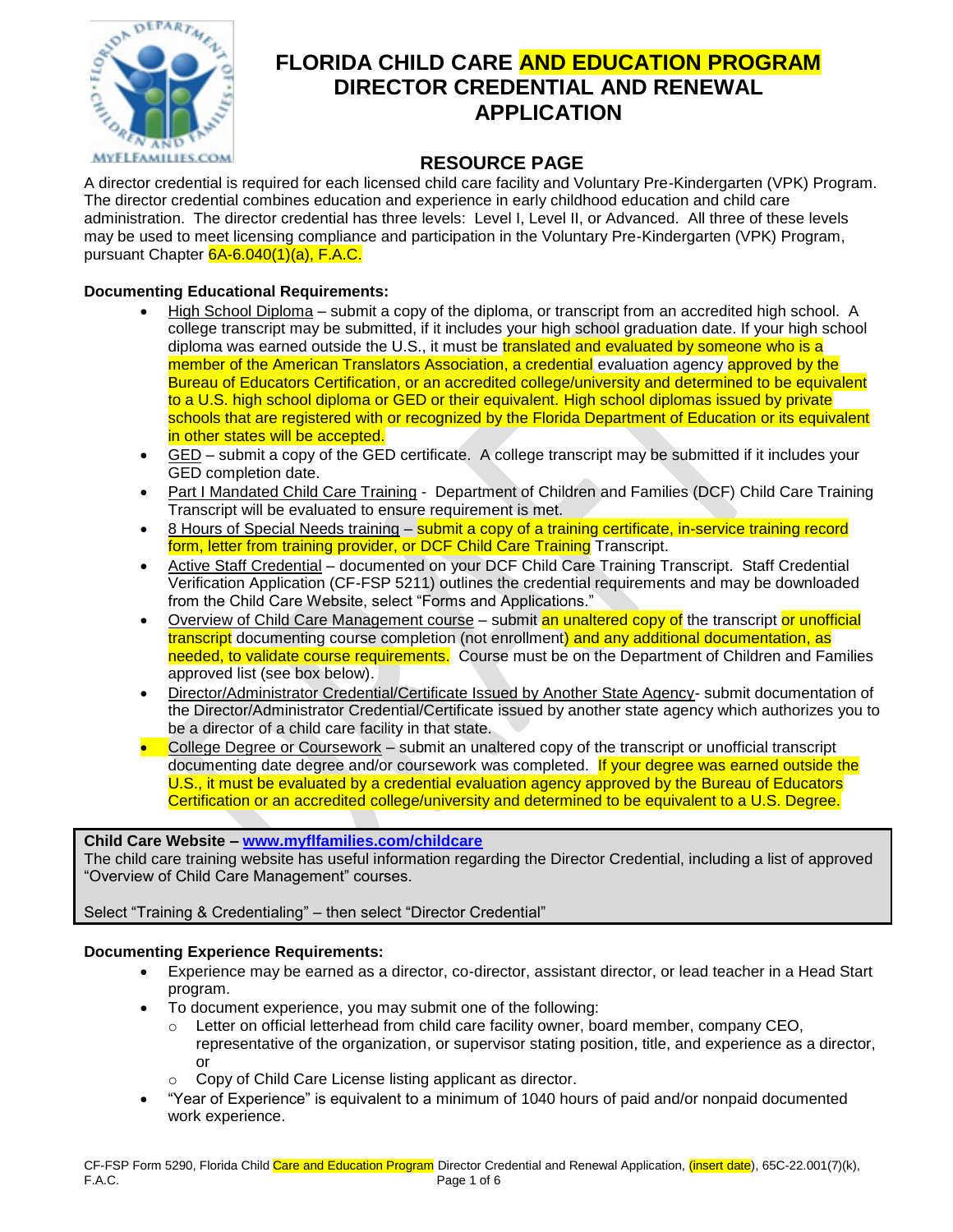

## **FLORIDA CHILD CARE AND EDUCATION PROGRAM DIRECTOR CREDENTIAL AND RENEWAL APPLICATION**

| <b>For Official Use Only</b>                                                                                                                                                                                                        |
|-------------------------------------------------------------------------------------------------------------------------------------------------------------------------------------------------------------------------------------|
| Date Processed: National Contract of the Contract of the Contract of the Contract of the Contract of the Contr                                                                                                                      |
| <b>Processed by:</b> The contract of the contract of the contract of the contract of the contract of the contract of the contract of the contract of the contract of the contract of the contract of the contract of the contract o |
| Date: <b>Date: Date:</b>                                                                                                                                                                                                            |

This application is used for initial director credential verification and renewal, pursuant to s. 402.305(2), Florida Statutes.

Please complete all of the required sections and submit the application, with documentation, to: **Florida Department of Children and Families Child Care Program Office – Credential Unit 1317 Winewood Blvd., Bldg. 6, Room 389A Tallahassee, Florida 32399-0700**

| <b>Section 1</b><br>Candidate Information (All applicants must complete): |                       |                                                                                                                                                                                                                                                                                                                                                                                           |
|---------------------------------------------------------------------------|-----------------------|-------------------------------------------------------------------------------------------------------------------------------------------------------------------------------------------------------------------------------------------------------------------------------------------------------------------------------------------------------------------------------------------|
|                                                                           |                       |                                                                                                                                                                                                                                                                                                                                                                                           |
| <b>Last Name</b>                                                          | <b>First Name</b>     | DCF Student ID/Last 5 Digits of SSN*<br>ΜI                                                                                                                                                                                                                                                                                                                                                |
| <b>Mailing Address</b>                                                    |                       |                                                                                                                                                                                                                                                                                                                                                                                           |
| <b>City</b>                                                               | <b>State</b>          | <b>Zip Code</b><br>County                                                                                                                                                                                                                                                                                                                                                                 |
| <b>Email Address</b>                                                      |                       |                                                                                                                                                                                                                                                                                                                                                                                           |
| Date of Birth                                                             | <b>Home Telephone</b> | <b>Business Telephone</b>                                                                                                                                                                                                                                                                                                                                                                 |
|                                                                           |                       | <b>ATTESTATION</b>                                                                                                                                                                                                                                                                                                                                                                        |
|                                                                           |                       | I hereby attest that all information pertaining to this application is true, correct, and complete. I<br>understand if any of the information provided is found to be false, the verification will be rescinded.                                                                                                                                                                          |
|                                                                           |                       |                                                                                                                                                                                                                                                                                                                                                                                           |
| Signature of Applicant                                                    |                       | Date of Application                                                                                                                                                                                                                                                                                                                                                                       |
|                                                                           |                       | *The department is requesting the last 5 digits of your social security number, but you are not required to provide it under the law. However, providing<br>, home abstract is contracted a control with March Constantinoperation of the construction of the control of the control of the March Constantinoperation of the Constantinoperation of the Constantinoperation of the Consta |

the last 5 digits of your social security number will assist the department in processing your application quickly and determining your eligibility faster and more accurately. Social security numbers are used by the department for identity verification only. You may use your Department of Children and Families Student ID found on your Child Care Training Transcript.

| Go To Page 1 | To review information regarding the director credential and additional resources<br>available. |
|--------------|------------------------------------------------------------------------------------------------|
| Go To Page 3 | If you are submitting your application for your <i>initial</i> director credential.            |
| Go To Page 5 | If you are renewing your director credential.                                                  |

**Incomplete applications will only be retained for 3 months from the date of receipt.**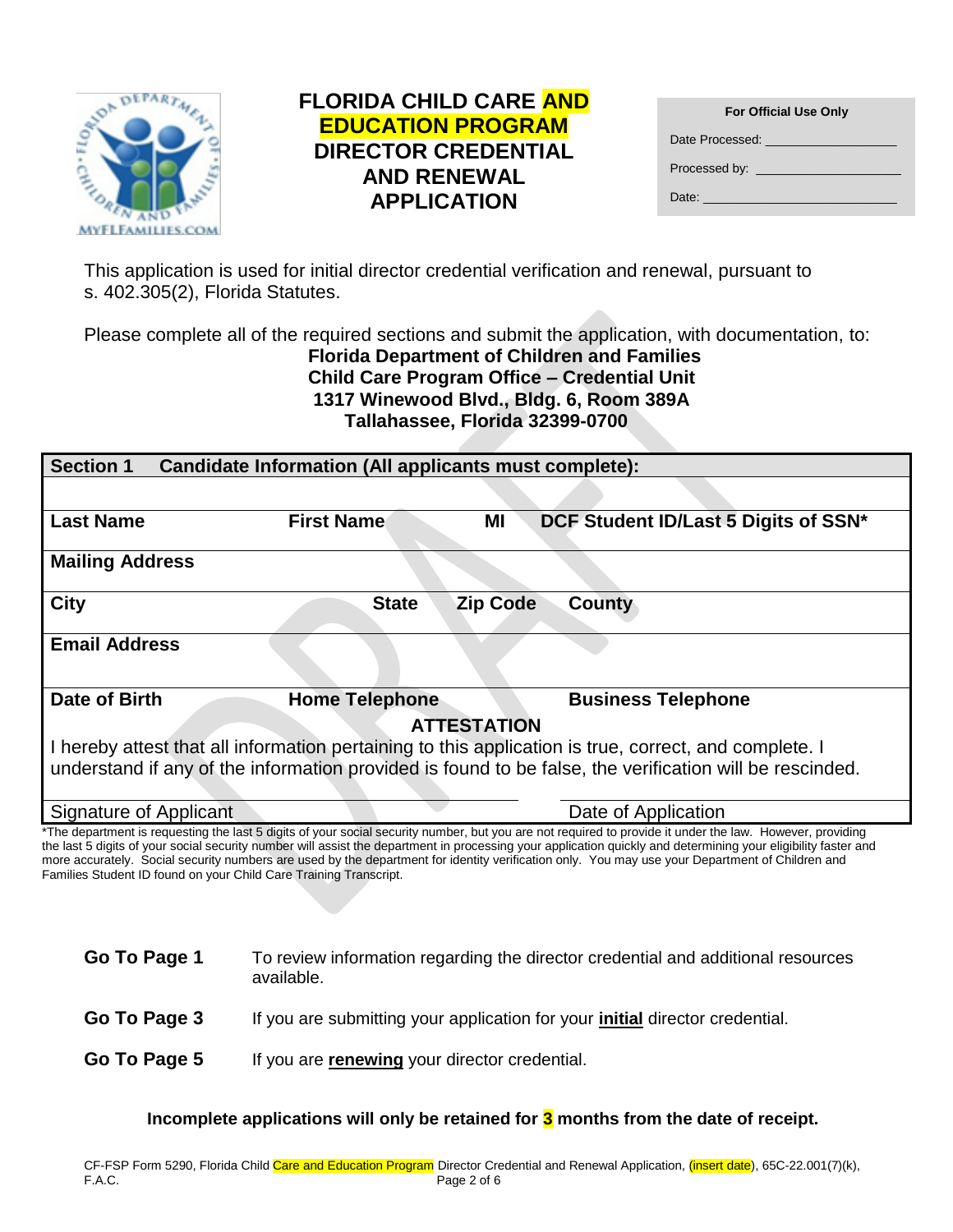# **INITIAL DIRECTOR CREDENTIAL**

Provide all of the documentation to support **Section 2:**

| <b>Section 2 Core Requirements:</b><br>Documentation must be provided to show completion of all requirements below.<br>Child Care Training Transcript will be used to document Part I Child Care Training and Staff<br>Credential.                                                                                                                                                                                                                                                                                                                                                                                                        |
|-------------------------------------------------------------------------------------------------------------------------------------------------------------------------------------------------------------------------------------------------------------------------------------------------------------------------------------------------------------------------------------------------------------------------------------------------------------------------------------------------------------------------------------------------------------------------------------------------------------------------------------------|
| If your high school diploma was earned outside the U.S., it must be translated and evaluated by<br>someone who is a member of the American Translators Association, an approved credential evaluation<br>agency approved by the Bureau of Educators Certification, or an accredited college/university and<br>must be determined to be equivalent to a U.S. High School Diploma or G.E.D. or their equivalent.                                                                                                                                                                                                                            |
| High School Diploma or G.E.D.<br>30 Hour Part I Department of Children and Families' Introductory Child Care Training.<br><b>SCHOOL-AGE APPLICANTS</b> may substitute training for Child Growth and Development and<br>Behavioral Observation and Screening pursuant to Section 4.5 of the School-Age Child Care<br><b>Licensing Handbook.</b>                                                                                                                                                                                                                                                                                            |
| At least eight hours of in-service training regarding children with disabilities. The Department of<br>Children and Families' Special Needs Appropriate Practice course will meet this requirement.<br>Active Staff Credential Verification (CF-FSP 5211), excluding Employment History Recognition<br>Exemption.                                                                                                                                                                                                                                                                                                                         |
| Provide all of the documentation to support one of the following (Section 3, 4, or 5):                                                                                                                                                                                                                                                                                                                                                                                                                                                                                                                                                    |
| <b>Section 3</b><br><b>Level I Requirements:</b><br>Completion of an approved "Overview of Child Care Management" course offered through<br>accredited vocational-technical schools, community colleges, colleges and universities as<br>documented on an educational transcript.<br><b>OR</b><br>A Director/Administrator Credential/Certificate that has been issued by another state agency<br>which authorizes that individual to be a director of a child care facility in that state, subject to<br>approval by the Department of Children and Families. Third party issuances of<br>credentials/certificates will not be accepted. |
|                                                                                                                                                                                                                                                                                                                                                                                                                                                                                                                                                                                                                                           |
| Name of Approved Overview of Child Care Management Training Provider<br><b>Issue Date</b><br>List of approved programs can be found at www.myflfamilies.com/childcare - select "Training & Credentialing" and then "Director Credential."                                                                                                                                                                                                                                                                                                                                                                                                 |
|                                                                                                                                                                                                                                                                                                                                                                                                                                                                                                                                                                                                                                           |
| <b>Section 4</b><br><b>Level II Requirements:</b><br>Completion of an approved "Overview of Child Care Management" course offered through<br>accredited vocational-technical schools, community colleges, colleges and universities as<br>documented on an educational transcript.<br><b>OR</b>                                                                                                                                                                                                                                                                                                                                           |
| A Director/Administrator Credential/Certificate that has been issued by another state agency<br>which authorizes that individual to be a director of a child care facility in that state, subject to<br>approval by the Department of Children and Families. Third party issuances of<br>credentials/certificates will not be accepted.<br><b>AND</b>                                                                                                                                                                                                                                                                                     |
| Minimum of one year experience as an on-site child care director in a licensed child care facility<br>or a child care facility legally exempt from licensure.                                                                                                                                                                                                                                                                                                                                                                                                                                                                             |
|                                                                                                                                                                                                                                                                                                                                                                                                                                                                                                                                                                                                                                           |
| Name of Approved Overview of Child Care Management Training Provider<br><b>Issue Date</b><br>List of approved programs can be found at www.myflfamilies.com/childcare - select "Training & Credentialing" and then "Director Credential."                                                                                                                                                                                                                                                                                                                                                                                                 |
| CF-FSP Form 5290, Florida Child Care and Education Program Director Credential and Renewal Application, (insert date), 65C-22.001(7)(k),<br>F.A.C.<br>Page 3 of 6                                                                                                                                                                                                                                                                                                                                                                                                                                                                         |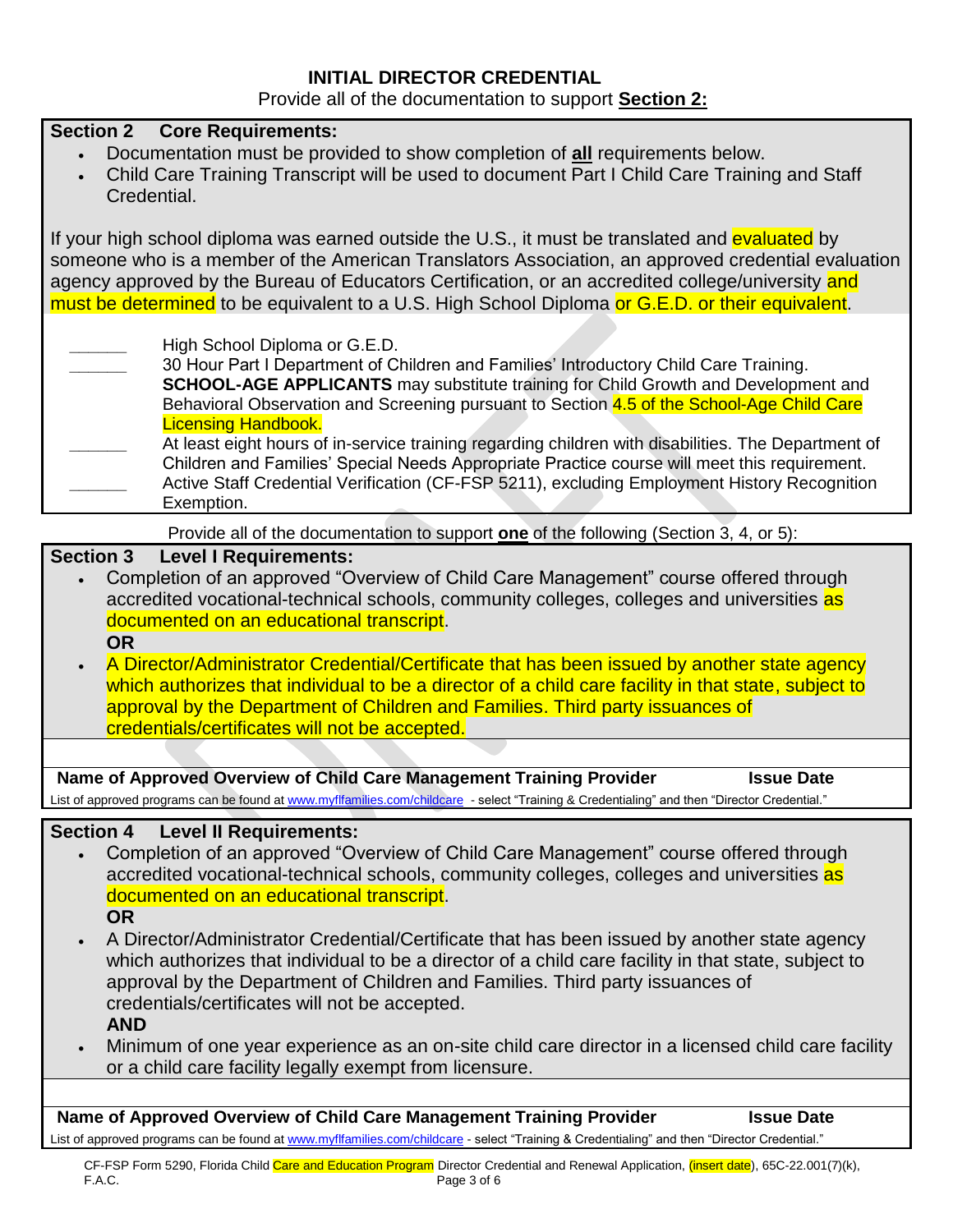### **Section 5 Advanced Level Requirements:**

- Minimum of two years experience as an on-site child care director in a licensed child care facility or child care facility legally exempt from licensure. **AND**
- Complete **one** of the following:
	- o Completion of an approved "Overview of Child Care Management" course offered through accredited vocational-technical schools, community colleges, colleges and universities as documented on an educational transcript, or
	- $\circ$  Course may be substituted by successfully completing a three credit college level course in Child Care Administration, Business Administration, or Education Administration, if all of the other requirements are met, or
	- o A Director/Administrator Credential/Certificate that has agency which authorizes that individual to be a director of a child care facility in that state, subject to approval by the Department of Children and Families. Third party issuances of credentials/certificates will not be accepted.

**AND**

- Complete **one** of the following:
	- o Associate's degree or higher, or
	- $\circ$  At least two three college credit courses in one of the following curriculum areas:
		- Child Care and Education Organizational Leadership
		- Child Care and Education Financial and Legal Issues
		- Child Care and Education Programming

If your degree was earned outside the U.S., it must be evaluated by a credential evaluation agency approved by the Bureau of Educators Certification or an accredited college/university and determined to be equivalent to a U.S. Degree.

**Name of Approved Overview of Child Care Management Training Provider Issue Date** List of approved programs can be found at [www.myflfamiliescom/childcare](http://www.myflfamiliescom/childcare) - select "Training & Credentialing" and then "Director Credential."

| <b>Name of Institution</b> | <b>Graduation Date</b>        |
|----------------------------|-------------------------------|
| <b>OR</b>                  |                               |
| <b>Name of Institution</b> | <b>Course Completion Date</b> |
|                            |                               |
|                            |                               |
|                            | <b>AND</b>                    |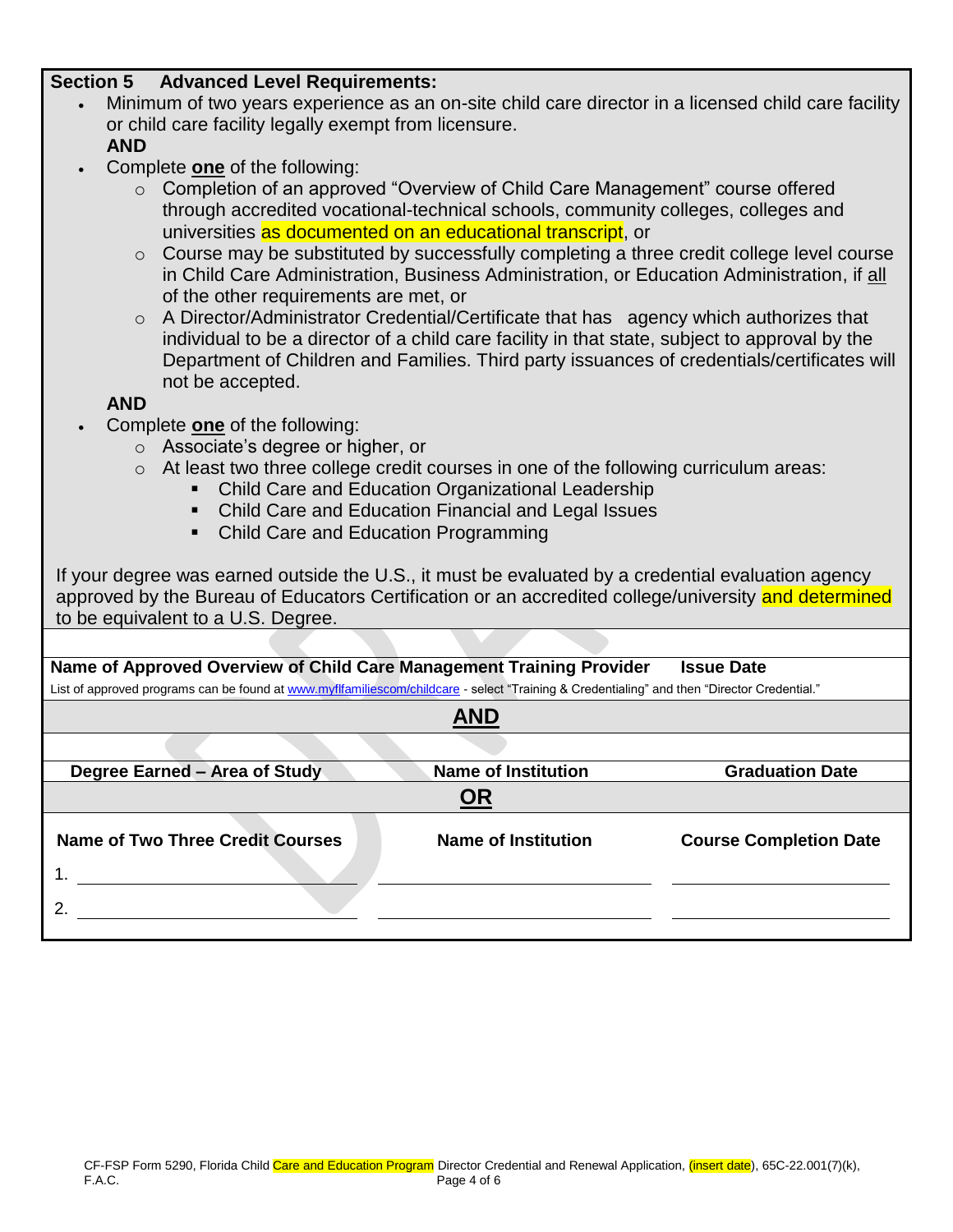## **RENEWAL DIRECTOR CREDENTIAL**

Provide documentation verifying **all** requirements have been met (Section 6, 7, 8 and 9):

| <b>Section 6</b>           | <b>Director Credential Renewal Level:</b>                                                                            |
|----------------------------|----------------------------------------------------------------------------------------------------------------------|
|                            | If you are applying for a Director Credential Renewal for a higher level than your current credential, you           |
| <b>Please select level</b> | must submit additional documentation.                                                                                |
|                            |                                                                                                                      |
| <b>Level I</b>             | No additional documentation required.                                                                                |
| <b>Level II</b>            |                                                                                                                      |
|                            | One Year Experience as an active, onsite director (see page 1 for documentation of<br>experience requirements).      |
|                            |                                                                                                                      |
| <b>Advanced</b>            |                                                                                                                      |
|                            | Two or more years experience as an active, onsite director (see page 1 for                                           |
|                            | documentation of experience requirements).                                                                           |
|                            | Additional educational requirements (see page 4-Section 5 for Advanced level                                         |
|                            | requirements).                                                                                                       |
|                            |                                                                                                                      |
| <b>Section 7</b>           | <b>Active Staff Credential (No Documentation Required):</b>                                                          |
|                            | Staff Credential Verifications must be active at the time of renewal.                                                |
|                            | Child Care Training Transcript will be used to verify an active staff credential.                                    |
| <b>Section 8</b>           | <b>Educational Requirement:</b>                                                                                      |
|                            | Training must be completed within last five years. In-service hours, non-vocational class hours,                     |
|                            | or coursework previously submitted to earn an initial/renewal credential will not be accepted.                       |
|                            | Training must be under any of the following topic areas:                                                             |
| $\circ$                    | DCF Approved Overview of Child Care Management course (Coursework must be in addition to that required for           |
|                            | the original Florida Director Credential. If a Florida approved Overview of Child Care Management course was used to |

- meet the requirements for an initial Florida Director Credential, a Florida approved Overview of Child Care Management course cannot be used for renewal)
	- o Child Care and Education Leadership and Management
	- o Child Care and Education Financial and Legal Issues
	- o Child Care and Education Programming
	- o Coursework completed to renew a State of Florida Teaching Certificate
- Training must be completed through **one** of the following:

4.5 Continuing Education Units (CEUs) – training certificates must clearly list the number of CEUs awarded and the date earned.

**\_\_\_\_\_\_** Three college credit hours from an accredited or U.S. Department of Education recognized institution – copy of college transcript documenting the semester and year the college credits were earned. If the subject area and age range is not clear on the transcript, please include a course description provided by the university or college in which you attended the training.

**\_\_\_\_\_\_** Forty-five clock hours completed at a Florida Career Education Center (public vocational or technical school), accredited Florida Community Colleges, Colleges, Universities or an institution licensed by the Florida Commission for Independent Education.

Forty-five Department of Education district approved teacher in-service points.

Any combination of the above training hours. (*For example: 1 college credit +1.5 CEUs+15 vocational hours).*